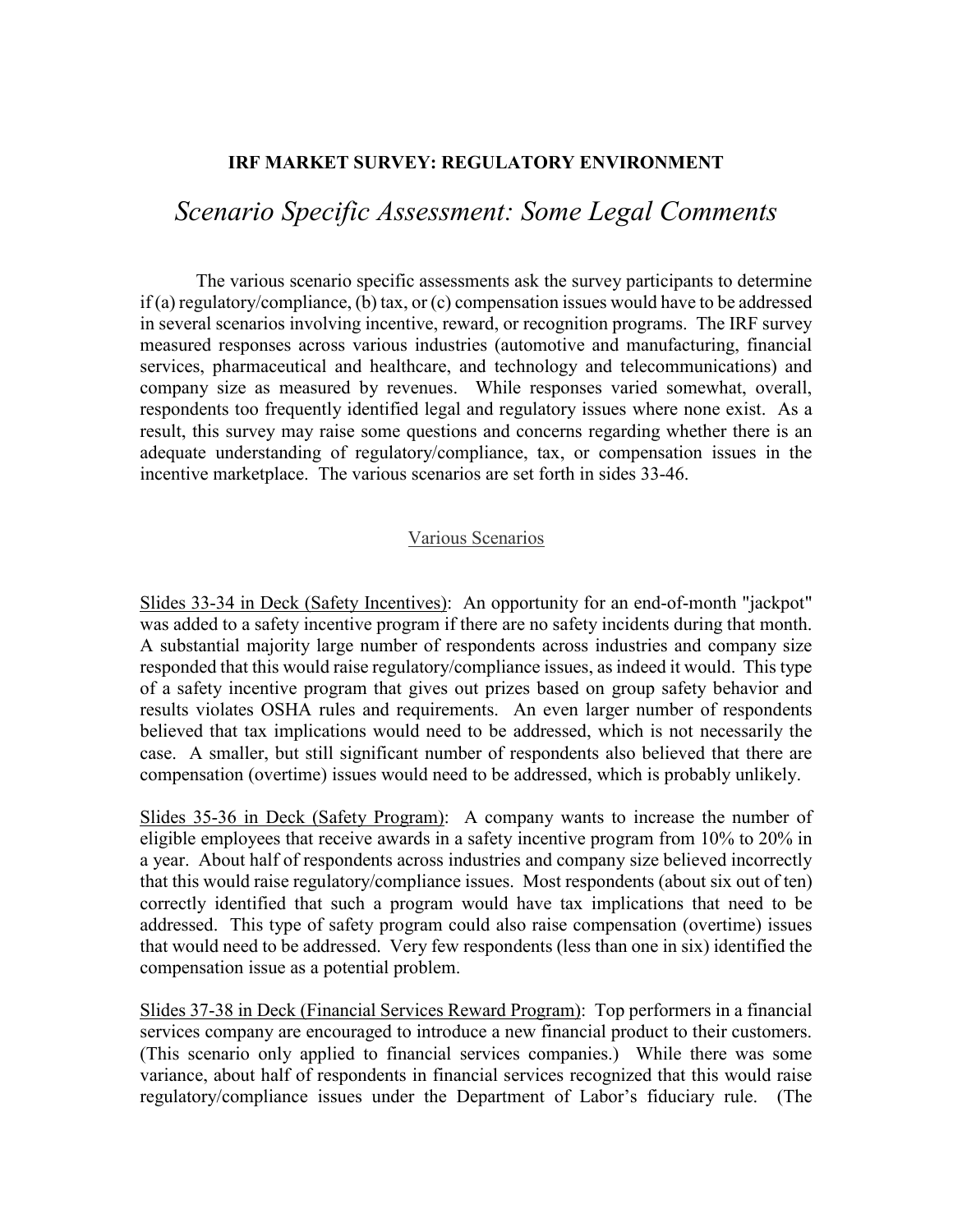fiduciary rule is no longer in effect.) About four in ten respondents incorrectly believed that such a program would have tax implications that need to be addressed. Most respondents were correct that this type of top performer program would not raise compensation (overtime) issues.

Slides 39-40 in Deck (Merchandise vs Gift Cards): A company wants to include VISA and MasterCard gift cards in a rewards and recognition program. Slightly less than half of the respondents across industries and company size believed incorrectly that this would raise regulatory/compliance issues. About half of respondents believed that such a program would have tax implications that need to be addressed. This is incorrect in that the introduction of gift cards does not raise any tax issues other than those that already existed. The same holds true for compensation (overtime) issues. While there was some fluctuation, most respondents were correct that gift cards do not introduce any additional compensation (overtime) issues that would need to be addressed.

Slides 41-42 in Deck (Service Awards): A company wants to give service awards for each year in the first five years of service in addition to awards every fifth anniversary (after 5, 10, 15, 20 years, and so on). Nearly half of the respondents across industries and company size believed incorrectly that this would raise regulatory/compliance issues. Less than half of respondents identified that such a program would have tax implications that need to be addressed, namely that a nontaxable length-of-service program would become taxable. The same holds true for compensation (overtime) issues. If a service award becomes taxable, it could create compensation (overtime) issues that would need to be addressed. Perhaps because less than half of respondents identified the tax issue, only one fourth of respondents identified the compensation (overtime) issue.

Slides 43-44 in Deck (Employee Incentive): A company operates a call center reward program in which customer service representatives earn rewards based on customer service and operational targets. An executive wants to generate extra excitement by adding a quarterly incentive for the top 5% of its service reps, a \$1,000 gift card to Target. Nearly half of the respondents across industries and company size believed incorrectly that this would raise regulatory/compliance issues. About six in ten of the respondents also incorrectly believed that such an incentive would have tax implications that need to be addressed. Only a very small number (about ten percent) believed that there were compensation (overtime) issues, which was a correct assessment. This scenario was included because it did not contain any significant regulatory/compliance issues, tax issues or compensation issues. Nonetheless, this scenario generated a false positive in that too high a number of respondents identified regulatory/compliance and tax issues where none existed.

Slides 45-46 in Deck (Sweepstakes/Lottery): A company wants to add a quarterly raffle for an exceptional prize, such as a flat screen television or a laptop computer to its reward and recognition program. Employees would buy raffle tickets using their award points, and each ticket would be worth one entry into the drawing. While there was some variance across industries and company size, a bit more than half of respondents correctly identified that this would raise regulatory/compliance issues. In effect, requiring the employees to